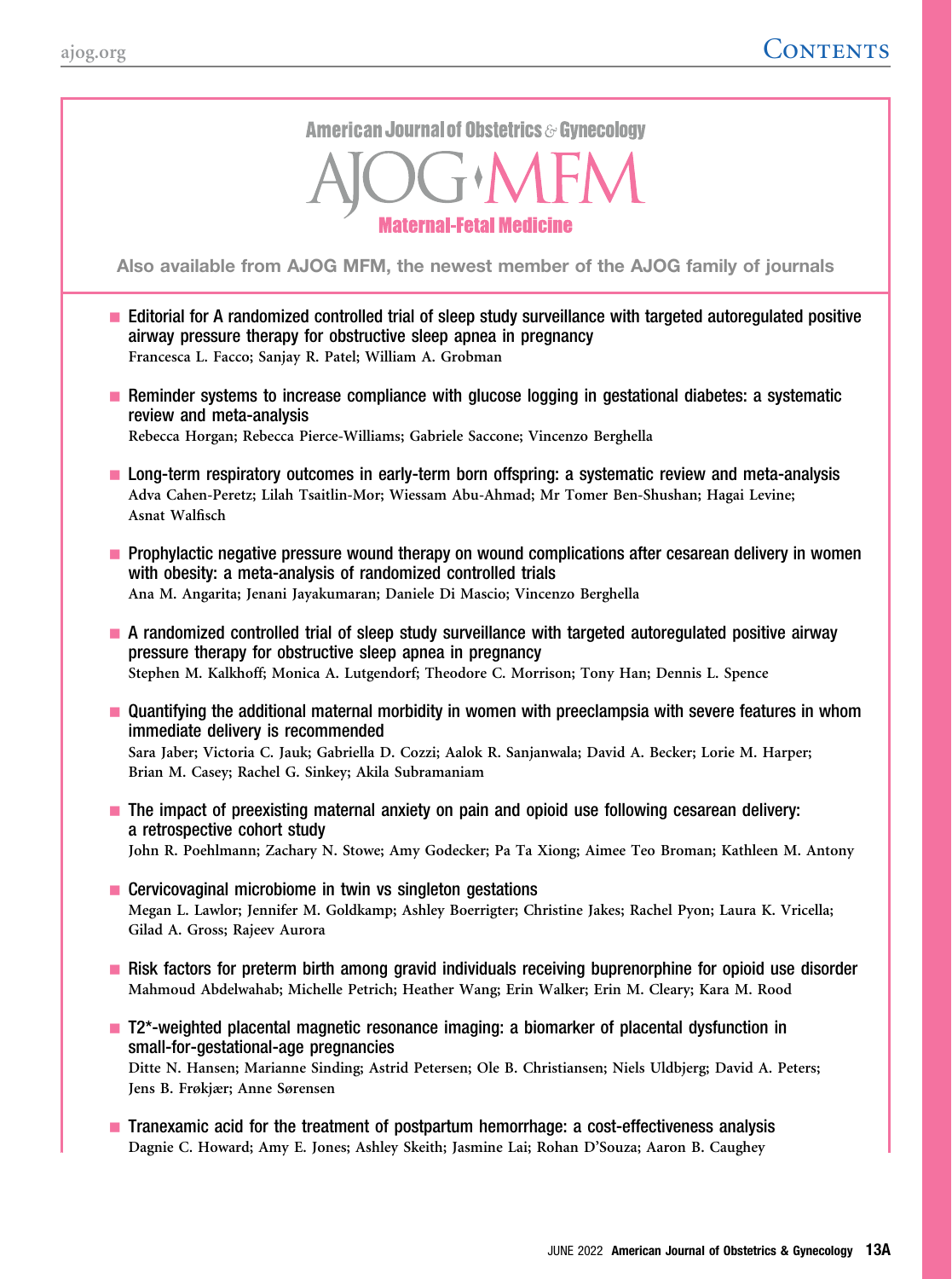**-** Monofilament vs multifilament suture for uterine closure at the time of cesarean delivery: a randomized clinical trial Gabriele Saccone; Maria Chiara De Angelis; Brunella Zizolfi; Elisabetta Gragnano; Mariateresa Musone; Fulvio Zullo; Giuseppe Bifulco; Attilio Di Spiezio Sardo ■ An evaluation of seasonal maternal–neonatal morbidity related to trainee cycles Ayamo Oben; Paula McGee; William A. Grobman; Jennifer L. Bailit; Ronald J. Wapner; Michael W. Varner; John M. Thorp Jr; Steve N. Caritis; Mona Prasad; George R. Saade; Dwight J. Rouse; Sean C. Blackwell; the Eunice Kennedy Shriver National Institute of Child Health and Human Development Maternal-Fetal Medicine Units Network **Elimination of racial disparities in postpartum hypertension follow-up after incorporation of telehealth into** a quality bundle Kavia Khosla; Sunitha Suresh; Ariel Mueller; Joana L Perdigao; Karie Stewart; Colleen Duncan; Victoria Oladipo; Emily Fess; Sarah Heimberger; Sarosh Rana  $\blacksquare$  Disparities in state-mandated third-trimester testing for syphilis Amelia C. Clement; Kathryn E. Fay; Lynn M. Yee - An informative video before planned cesarean delivery and maternal anxiety—a multicenter randomized controlled trial Hadas Miremberg; Karen Yirmiya; Dana Vinter; Roy Lauterbach; Enav Yefet; Rima Nassra; Yael Ganor Paz; Rina Hagege; Eran Weiner **- Association between social vulnerability and influenza and tetanus-diphtheria-acellular pertussis** vaccination in pregnant and postpartum individuals Miranda K. Kiefer; Rebecca Mehl; Maged M. Costantine; Mark B. Landon; Anna Bartholomew; Divya Mallampati; Tracy Manuck; William Grobman; Kara M. Rood; Kartik K. Venkatesh **Pre- and postpregnancy platelet counts: evaluating accuracy of gestational thrombocytopenia and immune** thrombocytopenia purpura diagnoses Kavisha Khanuja; Ariel T. Levy; Rodney A. McLaren Jr; Vincenzo Berghella **Predictive performance of newborn small for gestational age by a United States intrauterine vs** birthweight-derived standard for short-term neonatal morbidity and mortality Nathan R. Blue; Lisa Mele; William A. Grobman; Jennifer L. Bailit; Ronald J. Wapner; John M. Thorp Jr; Steve N. Caritis; Mona Prasad; Alan T. N. Tita; George R. Saade; Dwight J. Rouse; Sean C. Blackwell; On behalf of the Eunice Kennedy Shriver National Institute of Child Health and Human Development Maternal-Fetal Medicine Units Network  $\blacksquare$  A population-based analysis of postpartum acute care use among women with disabilities Hilary K. Brown; Simon Chen; Simone N. Vigod; Astrid Guttmann; Susan M. Havercamp; Susan L. Parish; Lesley A. Tarasoff; Yona Lunsky **Intraamniotic sealing of fetoscopic membrane defects in ex vivo and in vivo sheep models using an** integrated semirigid bioadhesive patch Talita Micheletti; Elisenda Eixarch; Germán Febas; Sergio Berdun; Johanna Parra; Albert Hernansanz; Salvador Borrós; Eduard Gratacos **Contribution of maternal cardiometabolic risk factors to racial-ethnicity disparities in preterm birth** subtypes Monique M. Hedderson; Fei Xu; Olumayowa M. Dayo; Emily Liu; Sneha Sridhar; Catherine Lee; Mara Greenberg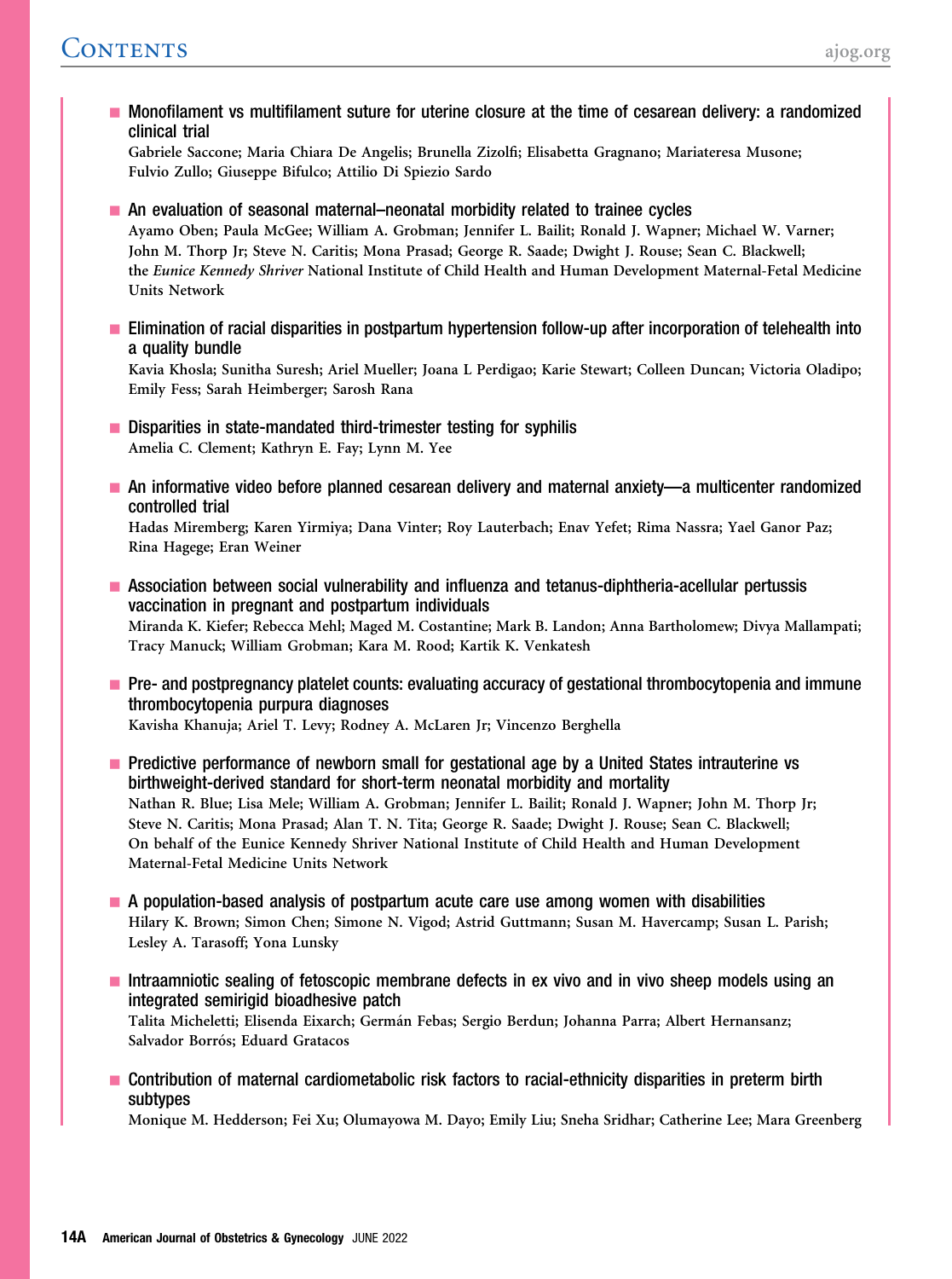- Obstetrical randomized controlled trials: individuals screened, approached, and enrolled Kelly C. Ditter; Ellen H. Crowe; Hector Mendez-Figueroa; Megha Gupta; Michal Fishel Bartal; Suneet P. Chauhan; Stephen Wagner
- **Racial and ethnic representation in randomized clinical trials referenced in ACOG practice bulletins in** obstetrics 2007–2021

Angelique M. Turner; Ellen H. Crowe; Ipsita Ghose; Stephen M. Wagner; Baha M. Sibai; Sean C. Blackwell; Suneet P. Chauhan

- Top-cited journal articles in obstetrics: influence on American College of Obstetricians and Gynecologists' national guidelines

Kathryn Anthony; Irene Younan; Hector Mendez-Figueroa; Megha Gupta; Michal Fishel Bartal; Suneet P. Chauhan; Stephen Wagner

- **Dependicies 1** Optimal gestational age for cervical length in twins: still an open debate! César H. Meller; Gustavo H. Izbizky; Horacio A. Aiello; Lucas Otaño
- Optimal gestational age for cervical length in twins: still an open debate! Amanda Roman; Alexandra Ramirez; Nathan S. Fox
- **Daily meditation program for anxiety in individuals admitted to the antepartum unit: a multicenter** randomized controlled trial (MEDITATE) Morgen S. Doty; Han-Yang Chen; Oluwadare Ajishegiri; Baha M. Sibai; Sean C. Blackwell; Suneet P. Chauhan
- Does self-reported consumption of heroin correlate with dose of methadone among pregnant people with opioid use disorder? Alba M. Gonzalez; Mary E. Arlandson; Ashlesha Patel; Ashish Premkumar
- **Interpregnancy weight change: associations with severe maternal morbidity and neonatal outcomes** Barbara F. Abrams; Stephanie A. Leonard; Peiyi Kan; Deirdre J. Lyell; Suzan L. Carmichael
- Implementing an inpatient postpartum depression screening, education, and referral program: a quality improvement initiative Eynav Elgavish Accortt; Lubaba Haque; Olusinmi Bamgbose; Rae Buttle; Sarah Kilpatrick
- **High early pregnancy body mass index is associated with alterations in first- and second-trimester** angiogenic biomarkers Celeste Beck; Amanda Allshouse; Robert M. Silver; William A. Grobman; Hyagriv Simhan; David Haas; Uma M. Reddy; Nathan R. Blue
- $\blacksquare$  The impact on postpartum care by telehealth: a retrospective cohort study Maria Paula Arias; Eileen Wang; Kristin Leitner; Tasneem Sannah; Morgan Keegan; Joseph Delferro; Charissa Iluore; Faith Arimoro; Taylor Streaty; Rebecca F. Hamm
- **I** Implementation of a universal postpartum blood pressure monitoring program: feasibility and outcomes Francis M. Hacker; Arun Jeyabalan; Beth Quinn; Alisse Hauspurg
- $\blacksquare$  Postpartum glucose intolerance following early gestational diabetes mellitus Macie L. Champion; Ashley N. Battarbee; Joseph R. Biggio; Brian M. Casey; Lorie M. Harper
- **The association between engagement in a perinatal collaborative care program and breastfeeding among** people with identified mental health conditions Emma C. Allen; Allie Sakowicz; Christy L. Parzyszek; Amanda McDonald; Emily S. Miller